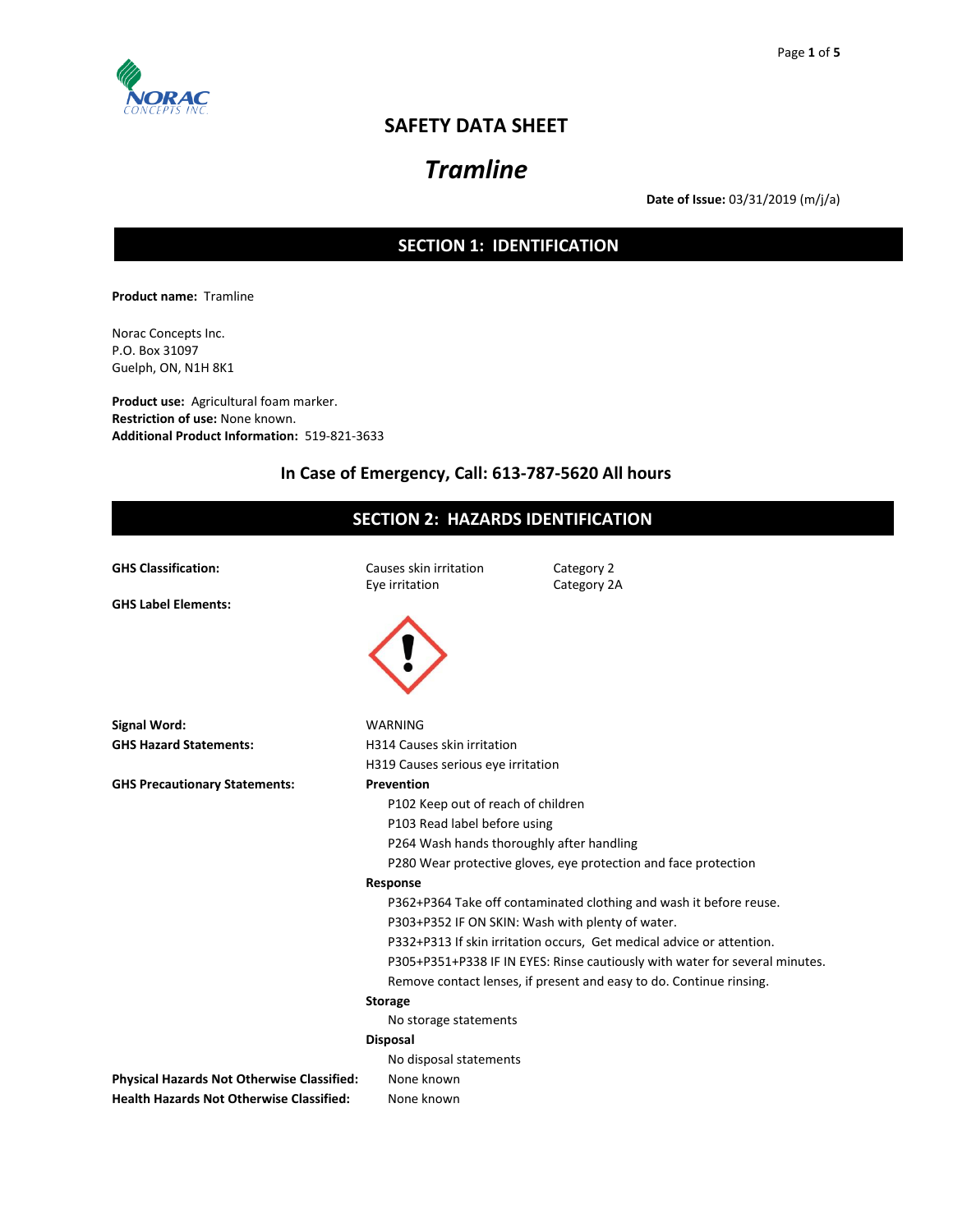### **SECTION 3: COMPOSITION/INFORMATION ON INGREDIENTS**

| <b>Chemical Name</b>        | <b>CAS No.</b> | % $(w/w)$  |
|-----------------------------|----------------|------------|
| Ethylene glycol butyl ether | 111-76-2       | $10 - 30%$ |
| Hexylene ether              | 107-41-5       | $3 - 7%$   |

**Common Name:** None **Synonyms:** None

### **SECTION 4: FIRST-AID MEASURES**

**Inhalation:** Move person to fresh air. Call a Poison Control Center or Doctor for further advice.

- **Skin contact:** Remove contaminated clothing immediately. Rinse skin with plenty of water for minimum of 20 minutes. Seek medical attention if irritation persists.
- **Eye contact:** Hold eye open and rinse slowly and gently with water for 15-20 minutes. Remove contact lenses, if present, after first 5 minutes, then continue rinsing. Seek medical attention if irritation persists.
- **Ingestion:** Call a Poison Control Center or Doctor immediately for treatment advice. Do not induce vomiting unless directed to do so by a Poison Control Center or Doctor. Do not give anything by mouth to an unconscious person.

#### **Most Important Symptoms and Effects, Acute and Delayed:**

- **If inhaled:** Mists may cause respiratory irritation.
- **If on skin or in eyes:** May cause skin and eye irritation

**If swallowed:** May cause mouth, throat and gastrointestinal irritation.

**Indication of any immediate medical attention and special treatment needed:** There is no specific antidote, treat symptomatically.

### **SECTION 5: FIRE-FIGHTING MEASURES**

**Suitable Extinguishing media:** For large fires, apply aqueous film forming foam or water in the form of a fog. For small fires, use carbon dioxide or dry chemical.

**Unsuitable Extinguishing media:** None known

**Specific Hazards arising from the substance or mixture:** Contain fire-fighting water for disposal if contaminated with product. **Special Protective Equipment and Precautions for Fire-fighters:** Wear self-contained breathing apparatus and impervious clothing. Minimize the amount of water used and contain the run-off from entering water supplies or the environment by dyking.

# **SECTION 6: ACCIDENTAL RELEASE MEASURES**

**Personal Precautions, Protective Equipment and Emergency Procedures:** Wear personal protective equipment as described in Section 8.

**Environmental Precautions:** Do not allow product to enter sewers, ground water or any water course. Inform applicable government authority if release is reportable or could adversely affect the environment.

**Methods and Materials for Containment and Cleaning Up:** Wash hard surfaces with heavy duty detergent and water. Absorb spilled material and washings with suitable liquid binding material and place in suitable containers for disposal. Dispose of contaminated material as waste according to Section 13.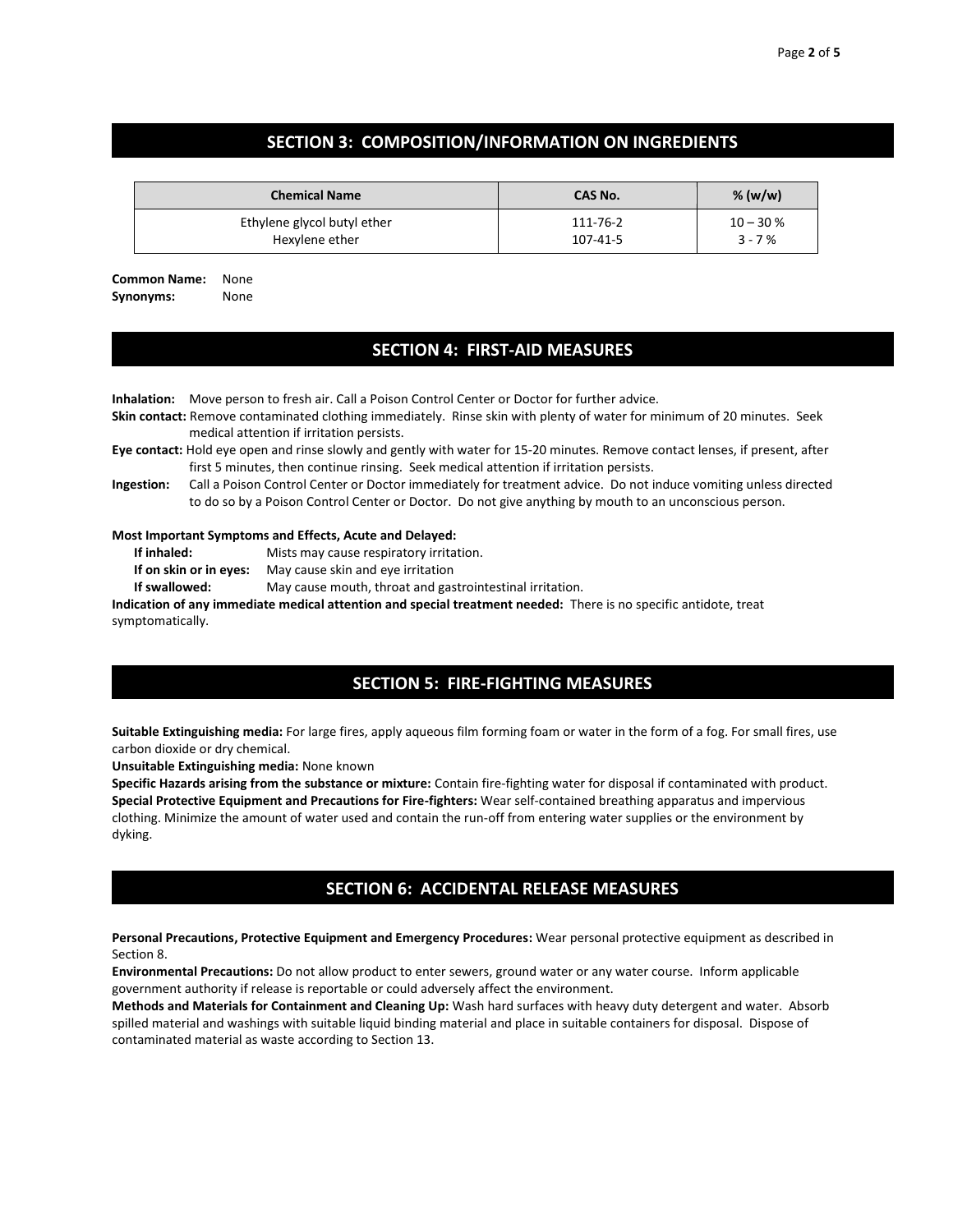### **SECTION 7: HANDLING AND STORAGE**

**Precaution for Safe Handling:** Avoid contact with eyes, skin and clothing. Wear appropriate personal protective equipment. Wash thoroughly after use. If clothing becomes contaminated, wash thoroughly before re-use.

**Conditions for Safe Storage:** Store in a cool, well-ventilated area. Keep away from food, drink, feedstuffs and fertilizer. Keep out of reach of children and pets.

**Storage temperature:** Do not allow product to freeze

# **SECTION 8: EXPOSURE CONTROLS/PERSONAL PROTECTION**

#### **Ingredients with Workplace Control Parameters:**

| <b>Ingredients</b>          | <b>CAS Number</b> | Value/Form of Exposure | <b>Permissible Concentration</b> |
|-----------------------------|-------------------|------------------------|----------------------------------|
| Ethylene glycol butyl ether | 111-76-2          | <b>TWA</b>             | 97 mg/m $3$                      |
| Hexylene ether              | 107-41-5          | <b>TWA</b>             | 121 mg/m <sup>3</sup>            |
|                             |                   | TLV                    | 25 ppm                           |

**Appropriate Engineering Controls:** Provide local exhaust and/or adequate ventilation.

#### **Individual Protection Measures:**

**Eye protection:** Use chemical safety goggles if there is a potential for eye contact.

**Skin protection:** Chemical-resistant gloves and protective clothing that is impervious under conditions of use.

**Respiratory protection:** If misting conditions exist, use NIOSH/MSDS approved respirator

#### **SECTION 9: PHYSICAL AND CHEMICAL PROPERTIES**

**Appearance:** Clear yellow liquid **Odour:** Mild glycol odour **Odour Threshold:** Not determined **pH:** 7 to 8 at 20 $\degree$ C (5.0 w/w) **Melting point/Freezing Point:** Not determined **Initial Boiling Point/Range:** Not determined **Flash Point:**  $>93.3$  °C PMCC **Evaporation rate (ether=1):** Not determined **Flammability (Solid or gas):** Not applicable **Lower flammability or explosive limit:** Not determined **Upper flammability or explosive limit:** Not determined **Vapour pressure (mm Hg at 20°C):** No data **Vapour density (air=1):** No data **Specific gravity:** 1.02 at 20 °C **Solubility (water):** Miscible in water **Solubility (other):** No data Partition coefficient (n-octanol/water): No data Auto-ignition temperature: No data **Decomposition temperature:** No data **Viscosity:** Not Determined

# **SECTION 10: STABILITY AND REACTIVITY**

**Chemical stability:** Stable under normal conditions. **Possibility of hazardous reactions:** None expected.

**Reactivity:** Not reactive. Not sensitive to mechanical impact.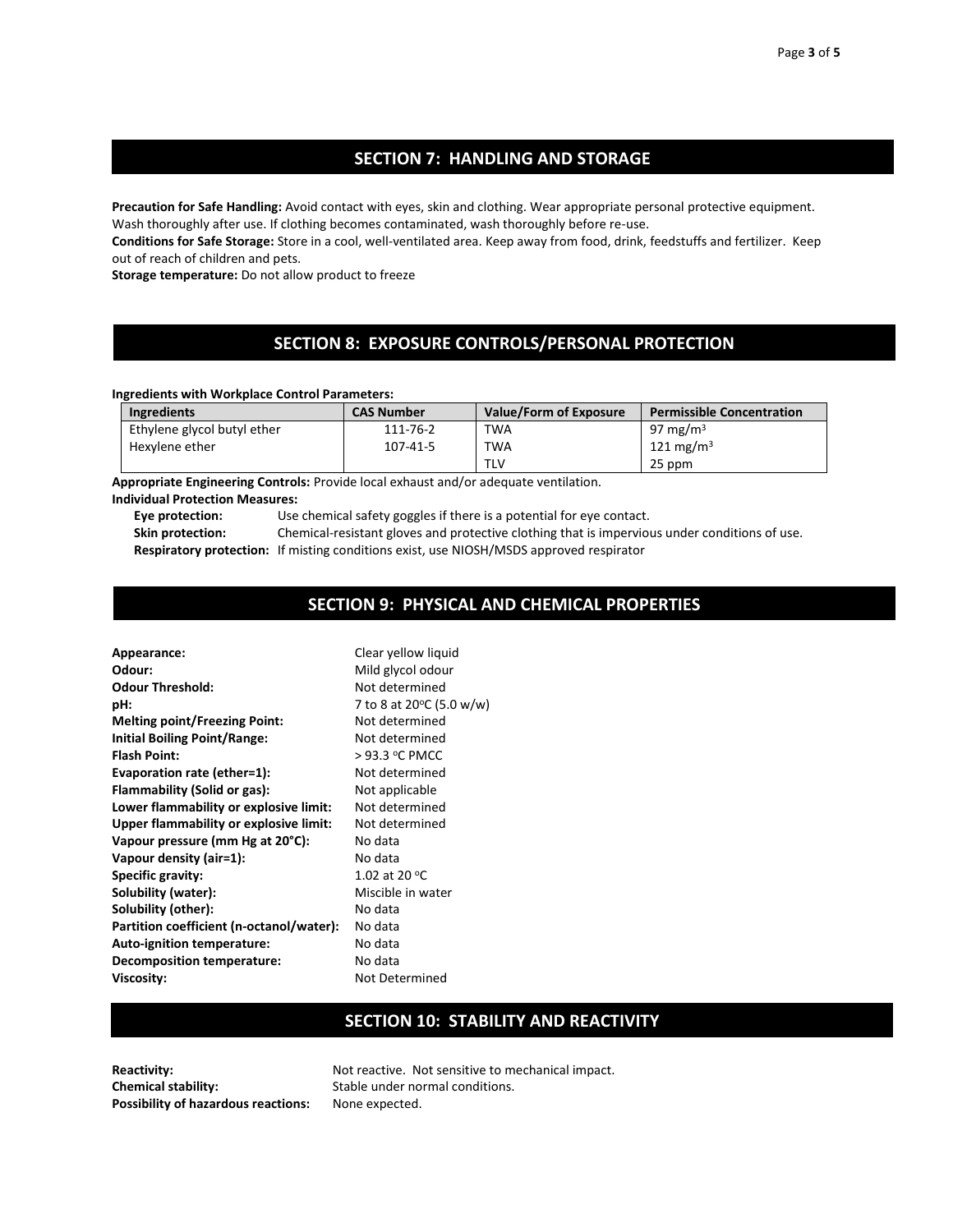**Conditions to avoid:** High temperatures.

**Incompatible materials:** Strong oxidizing agents and acids. **Hazardous decomposition products:** Thermal decomposition may generate hazardous fumes and decomposition products.

### **SECTION 11: TOXICOLOGICAL INFORMATION**

**Likely Routes of Exposure:** Eye, ingestion, skin and inhalation.

#### **Acute Toxicity:**

**Hexylene Glycol** Oral  $LD_{50}$  (rat) = 3700 mg/Kg Dermal LD $_{50}$  (rabbit) = 7892 mg/Kg Inhalation  $LC_{50}$  (rat) = No data **Ethylene glycol butyl ether**

Oral  $LD_{50}$  (rat) = 880 mg/Kg Dermal LD $_{50}$  (rabbit) = 1060 mg/Kg Inhalation  $LC_{50}$  (rat) = No data

#### **Delayed and Immediate Effects:**

**Inhalation:** High misting conditions may cause respiratory irritation.

**Skin contact:** May cause skin irritation. Prolonged or repeated contact may cause irritation.

**Eye contact:** Direct contact may cause eye irritation.

**Ingestion:** May cause nausea, abdominal discomfort and diarrhea.

**Respiratory or skin sensitization:** None known

**Aspiration Hazard:** None known

**Chronic Effects:** Based on available data, repeated exposures are not expected to cause any significant adverse effects. **Carcinogenicity:** The ingredients in this product are not classified as carcinogenic by the ACGIH, IARC, OSHA and NTP.

**Mutagenicity:** No data

**Reproductive effects:** No data

**Other information:** None known

### **SECTION 12: ECOLOGICAL INFORMATION**

#### **Ecotoxicity:**

#### **Ethylene glycol butyl ether**

Toxicity to Fish – Oncorthynchus mykiss (rainbow trout): 1474 mg/L 96h Toxicity to daphnia, other invertebrates – Daphnia magna (water flea): 1550 mg/L 48 h. Toxicity to algae – Growth inhilization LC50 Pseudokirchnenelle subcapitata (green algae – 1840 mg/L 72 h. **Hexylene ether** Toxicity to Fish – Pimephales promelas (fathead minnow): 10.700 mg/L 96h

Toxicity to daphnia, other invertebrates – Daphnia magna (water flea): 3200 mg/L 48 h.

**Persistence and Degradability**: No data available

**Bioaccumulative Potential:** No data available

**Mobility in Soil:** No data.

**Other Adverse Effects**: No data.

# **SECTION 13: DISPOSAL CONSIDERATIONS**

**Container Disposal:** Non-refillable container. Do not reuse. Triple rinse container and place rinse water into the spray tank. If available, offer for recycling or puncture and dispose of in a sanitary landfill, or by other procedures approved by provincial and local authorities.